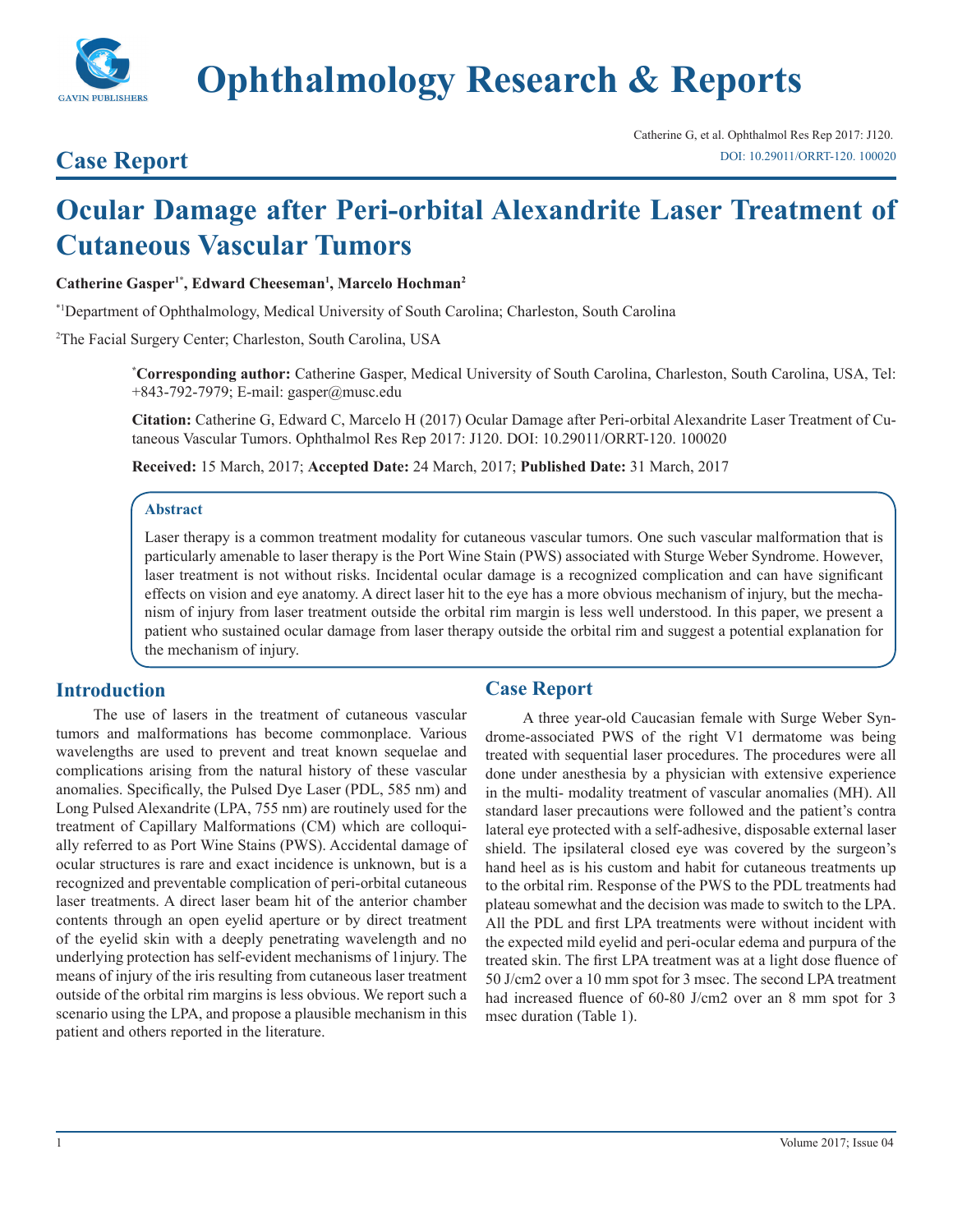**Citation:** Catherine G, Edward C, Marcelo H (2017) Ocular Damage after Peri-orbital Alexandrite Laser Treatment of Cutaneous Vascular Tumors. Ophthalmol Res Rep 2017: J120

| Date       | <b>Fluence</b> | <b>Spot</b> | <b>Duration</b> | <b>Drive Cooling</b> | Laser      |
|------------|----------------|-------------|-----------------|----------------------|------------|
|            | (J/cm2)        | (mm)        | (msec)          | Device (DCD)         |            |
| 10/13/2014 |                | 10          | 0.45            | 30/20                | <b>PDL</b> |
| 11/10/2014 | 8.5            |             | 0.45            | 30/20                | <b>PDL</b> |
| 12/8/2014  | 8.5            |             |                 | 30/20                | <b>PDL</b> |
| 4/27/2015  | 8.5            |             |                 | 30/20                | <b>PDL</b> |
| 7/13/2015  | 50             |             |                 | 40/20                | LPA        |

Table 1: Laser Fluency and Parameters: The above figure shows the laser log used for treatment prior to the development of ocular injury. Laser type is described as Pulsed Dye Laser (PDL) or Long Pulsed Alexandrite (LPA).

One day after the second LPA treatment, the child was referred to the ophthalmology service for a painful, photophobic right eye (ipsilateral to the treated PWS). Her previous ophthalmic exams were within normal limits for her age. Her Best Corrected Visual Acuity (BCVA) was hand motion with Intraocular Pressure (IOP) of 36 mmHg per care Rebound Tonometry, mild lid edema, 2+ conjutival injection, corneal epithelial edema, shallow anterior chamber, and anterior uveitis with 4+ cell/flare and pigment cells in the aqueous humor. The pupil was fixed and mid-dilated with posterior synechia with the posterior iris adhered to the lens, and pigment on the anterior lens capsule. The patient was treated with dorzolamide hydrochloride/timolol drops (Co-opt), oral acetazolamide, and admitted for observation and pain management (Images 1-4).







**Images 1-4:** Patient Photographs Following Initial Injury: The above photo graphs were taken during the patient's initial presentation to clinic after complaining of pain, eye lid edema, and decreased visual acuity. Image 3 and 4 show iris transillumination defects. Patient consent obtained to publish photographs.

In addition, she received pre diesoline acetate eye drops every two hours while awake. By the next day, she was no longer in pain and was able to open her eye though with continued injection and photophobia. Her BCVA was improved to 20/200 at distance on Snellen eye chart and IOP was 13 mmHg. The pupil was middilated and nonreactive and the atrophic holes in the posterior pigmented epithelium of the iris. Dorzolamide hydrochloride/timolol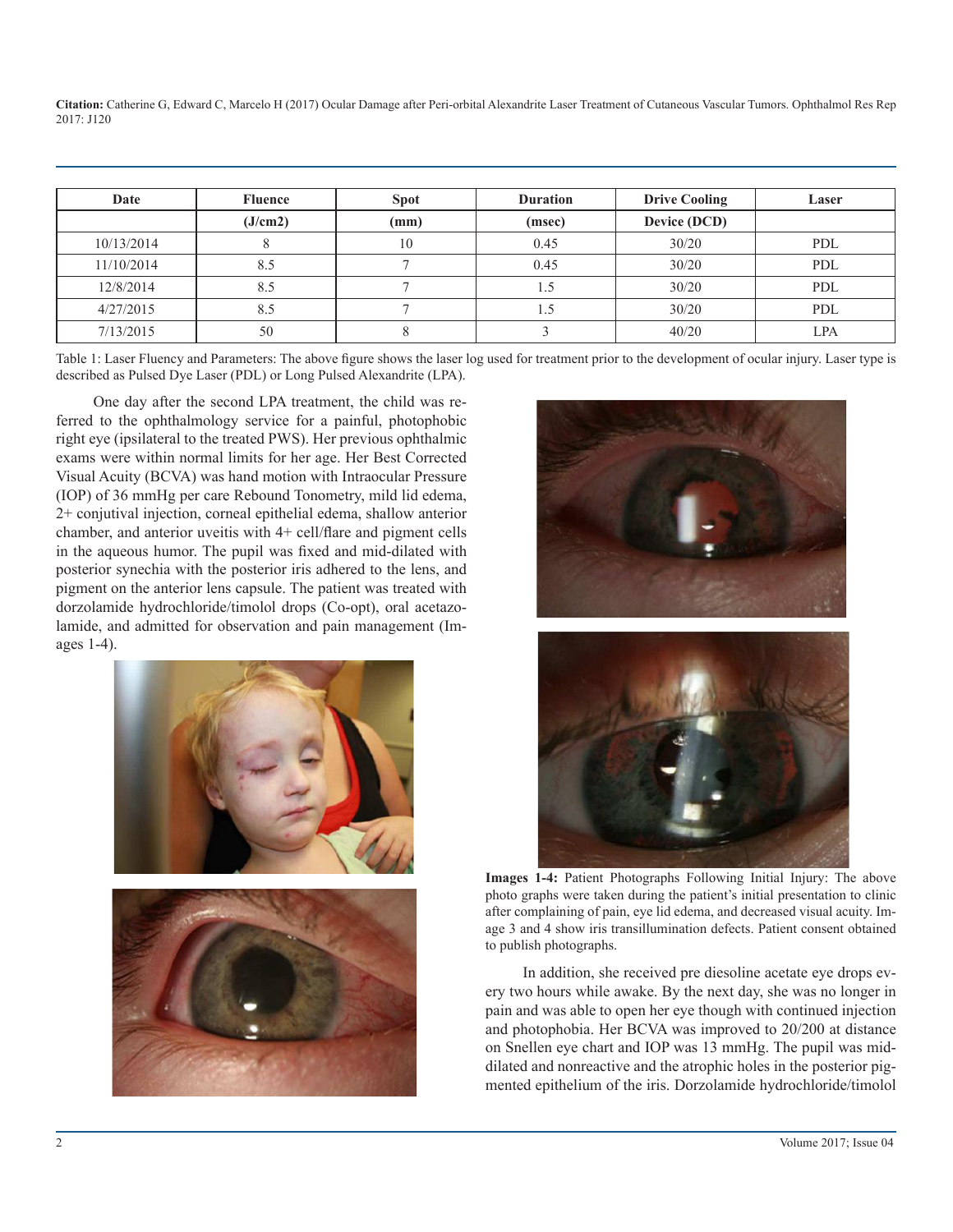**Citation:** Catherine G, Edward C, Marcelo H (2017) Ocular Damage after Peri-orbital Alexandrite Laser Treatment of Cutaneous Vascular Tumors. Ophthalmol Res Rep 2017: J120

drops were discontinued, but timolol and pre diesoline acetate 1 percent drops were continued for three days and then switched to difluprednate 0.05 percent drops. Three weeks later, the patient remained photophobic but BCVA had improved to 20/30. IOP remained stable at 13 mmHg. On exam, she had rare cells and trace flare, iris trans illumination defects, and a normal posterior pole funduscopic exam. The difluprednate was then tapered. Five months after the initial injury, the patient's BCVA returned to preinjury quality, her IOP is stable and within normal limits, and she has diffuse trans-illumination defects. Laser treatment of the PWS has been resumed at the request of the family. In the intervening time, the child has been diagnosed with presumptive Ehlers-Danlos syrome which is germane to the discussion below.

### **Discussion**

Ocular injuries that may develop after laser energy is misdirected into the eye include anterior uveitis, pupillary malformation, iris atrophy with trans-illumination defects, posterior synechia, cataracts, retinal scarring, and visual field defects. Injury typically occurs after laser near the eye, such as procedures for eyebrow hair removal or vascular malformations. Patients initially present with pain, erythema, and photophobia, with varying changes in visual acuity. While symptoms resolve within six months for most patients, there are cases when ocular problems persist for greater than one year after initial laser injury. The majority of injuries occur in patients who were not wearing eye protection and whose eyes were closed and covered by a hand [1-4]. There are several potential explanations to describe the mechanism of injury in this case. The follicular melanin absorbs the LPA 755 nm and the amount of energy absorbed varies based on the absorption by other melanin-containing tissues, specifically the iris and ciliary body that both contain melanin. Due to the Bell's protective phenomenon, the globe elevates with lid closure and the resulting up gaze causes the iris to align with the incident laser beam.

Bell's phenomenon more commonly occurs if the child is under light anesthesia. This ocular position may lead to increased absorption of laser energy of unintended targets within the orbital rim perimeter. The eyelid does not protect the eye from laser light penetration [1]. It is established that the sub-surface fluence is greater than the incident light [5]. This is due to the stacking effect of light reflected in the target area (Figure 1).



**Figure 1:** Mechanism of Injury: Incident vs. Sub-Surface Fluence: The above figure illustrates the proposed mechanism of injury. Incident light energy (blue lines) reflects off the orbital bony ridge through thin surrounding skin. The reflected energy (red lines) and incident energy hit the globe at the same location (purple band), and the resultant total subsurface fluence (Joules/cm2) in this location is higher than the incident energy, resulting in ocular damage.

In this case, and other intra-ocular injury cases reported where the target was outside the orbital rims, we postulate that some of the energy is reflected off the orbital bones and directed towards the rotated globe. The degree of damage of intraocular structures is largely dependent upon the amount of energy absorbed by the iris, with more darkly pigmented irides absorbing more energy. Blue irides (as in our patient) are less dense with more prominent trabeculae than darker colored irides, which allows for more laser energy penetration and may result in increased ocular injury. The disrupted iris pigment epithelium resulted in pigment dispersion onto the anterior lens capsule and into the anterior chamber of the eye. The secondary intraocular inflammation resulted in posterior synechia and contributed to the elevation of IOP, along with the dispersed pigmentary cells [3,4]. In this case, and others reported, we suggest that despite laser treatments outside of the orbital rim, reflected laser energy penetrated the eye and resulted in injury to the iris at higher fluences than the incident dose.

The sequence of events resulted in temporary angle closure that responded well to treatment. Pigment dispersion from laser injury also increased the intraocular pressure, and thermal injury from the photo thermolysis properties of the laser resulted in anterior uveitis. An additional factor to consider in our patient is